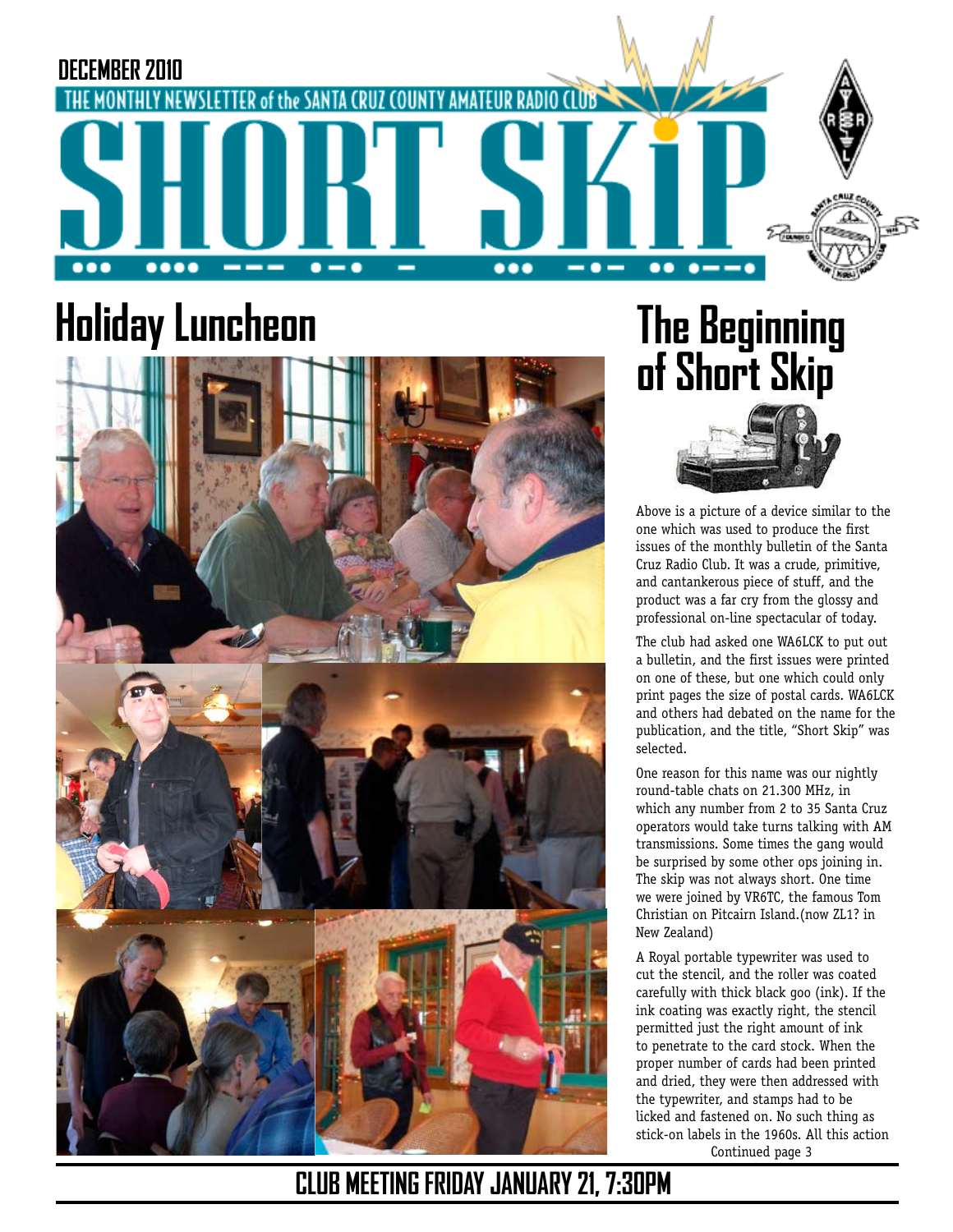Yes! The Ultimate Station! How could I deserve this? Could it be all those hours that I worked Public Service?

He hooked it all up And in record time, quickly Worked 100 countries, All down on 160.

I should have been happy, It was my call he sent, But the cards and the postage Will cost two month's rent!

He made final adjustments, And left a card by the key: "To Gary, from Santa Claus.

Then he grabbed his HT, Looked me straight in the eye, Punched a code on the pad, And was gone - no good bye.

I ran back to the station,

Seventy-Three."

By Dan Romanchik, KB6NU

If you've been around ham radio for even a year or two, you've no doubt heard or participated in the debate as to whether or not ham radio is dying. The question is as perennial as the grass.

Recently, this was a topic of discussion on the ARRL PR mailing list. Allen, W1AGP, the ARRL's Media & PR Manager, generated a chart to show that ham radio is NOT dying. It showed the number of licensees in the U.S. every year from 2005 to 2009:

> 2005: 661,000 2006: 655,000 2007: 655,000 2008: 662,000 2009: 681,000 2010: 694,000!

This chart as drawn a good example of how you can lie with statistics. The y-axis started at 640,000, so the rate of increase in the number of licensees looked quite dramatic. Even so, the good news is that the number of licensees is quickly approaching 700,000, and should surpass that number shortly.

Upon seeing this chart, Jerry, N9TU, did a little statistical analysis of his own. Of the 83 licensees in his zip code, nine are deceased and one has expired. There are four Novices, 36 Techs, 18 Generals, 5 Advanced and ten Extras.

From this data, he deduces, "If this is an average sampling of deceased members, expired members and club licenses, there are roughly 90,000 fewer licensees than shown in the data nationwide. I have no clue of the error rate involved with my data. Your results may vary." My guess is that his zip code is probably pretty typical, and that his analysis is essentially correct.

There's also the question of activity. It's my guess that nearly half of all licensees are inactive, and that if we could figure out a way to activate those hams, then we'd really be able to say that our hobby is not dying. It's something worth thinking about, but there's certainly no easy answer to this problem. As Yogi Berra is purported to have said, "If people don't want to come out to the ball park, there's nothing you can do to stop them." continued next page

# **T'was the night before Christmas**

T'was the night before Christmas, And all through two-meters, Not a signal was keying up Any repeaters.

The antennas reached up From the tower, quite high, To catch the weak signals That bounced from the sky.

The children, Tech-Pluses, Took their HTs to bed, And dreamed of the day They'd be Extras, instead.

Mom put on her headphones, I plugged in the key, And we tuned 40 meters For that rare ZK3.

When the meter was pegged by a signal with power. It smoked a small diode, and, I swear, shook the tower.

Mom yanked off her phones, And with all she could muster Logged a spot of the signal On the DX Packet Cluster,

While I ran to the window And peered up at the sky, To see what could generate RF that high.

It was way in the distance, But the moon made it gleam - A flying sleigh, with an Eight element beam,

And a little old driver who looked slightly mean. So I though for a moment, That it might be Wayne Green.

But no, it was Santa The Santa of Hams. On a mission, this Christmas To clean up the bands.

He circled the tower, Then stopped in his track, And he slid down the coax Right into the shack.

While Mom and I hid Behind stacks of CQ, This Santa of hamming Knew just what to do.

He cleared off the shack desk Of paper and parts, And filled out all my late QSLs For a start.

He ran copper braid, Took a steel rod and pounded It into the earth, till The station was grounded.

He tightened loose fittings, Re-soldered connections, Cranked down modulation, Installed lightning protection.

He neutralized tubes In my linear amp... (Never worked right before -- Now it works like a champ).

A new, low-pass filter Cleaned up the TV, He corrected the settings In my TNC.

He repaired the computer That would not compute, And he backed up the hard drive And got it to boot.

Then, he reached really deep In the bag that he brought, And he pulled out a big box, "A new rig?" I thought!

"A new Kenwood? An Icom? A Yaesu, for me?!" (If he thought I'd been bad it might be QRP!)

And the pile-up was big, But a card from St. Nick Would be worth my new rig. Oh, too late, for his final came over the air.

It was copied all over. It was heard everywhere.

The Ham's Santa exclaimed What a ham might expect, "Merry Christmas to all, And to all, good DX."

© 1996 Gary Pearce KN4AQ Permission granted for any print or electronic reproduction.

# **Is Ham Radio Dying?**

**SHORT SI**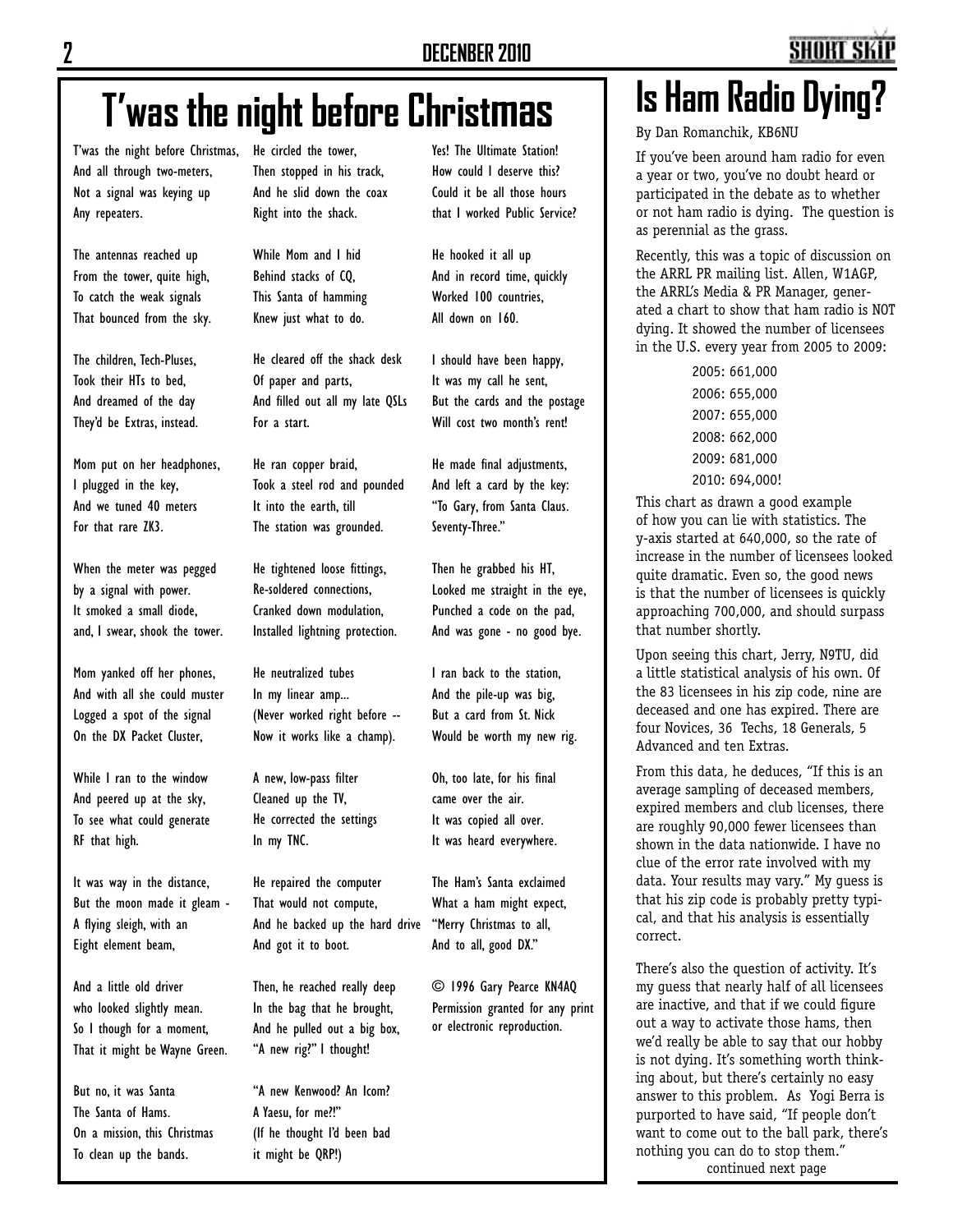## SHORT SKII



Don'tcha hate it when things break? I have my 2 meter rig in my little home office (read – garage). My computer and printer are there also so it is quite comfortable – and cold. I have a ten-year-old heater mounted on one wall that has served me faithfully every winter. I thought I'd wait until December to fire it up. It is now cold enough. However, the pilot light will not light. For the want of a pilot light, etc. There is no gas flow past the regulator, no nice sound of gas hissing when the pilot valve is depressed, and no comforting little blue flame showing it is lit. OK, time for some sympathy. Talked of my problem over 80 meters this morning. Op on the other end said that his 80-year-old ham friend lives in a cabin in Washington State. His ham shack is surrounded by two feet of snow. His oil-fired heater quit and he has no funds to get it repaired and running. No sympathy coming from him, I guess. I've done my troubleshooting, including banging on the regulator with a ball peen hammer. So far, no luck. Guess my next step is to pull the regulator apart and look for a stuck valve, broken spring, etc. Finding repair parts may be the usual chore.

I feel pretty good. Neither of my dipoles has fallen down this winter – yet. Strung up to Eucalyptus trees, the swinging and swaying has not begun in serious proportions so far. My XYL Donna, AB6XJ, used to be terrified in heavy windstorms when my beam was mounted just outside our bedroom window. I told her not to worry as the tower was firmly bolted to the rafters and held the house up quite nicely. The clatter she heard was not the hooves of reindeer but the elements falling on the shingles. I guess her years spent as a young girl in Minnesota made her aware that Mother Nature can be nasty.

It has been ten months since I operated from my daughter's QTH in Sacramento. Two weeks ago, as usual, one leg of my 40-meter dipole was down on the muddy ground. Before I fired up the Kenwood 430S, I made the customary inspection. The wind plays

### **DECEMBER 2010**

no favorites and her very large Oak tree no longer supported my antenna guy line. My throwing arm got some well-needed exercise tossing the nylon over the highest reachable limb. Nice. SWR of 1:1.

Our November 19th club meeting was well attended. Even with folks wandering about the meeting room, I counted nearly 50. Jim Brown, K9YC, gave an enlightening tech discussion on coaxial transmitting chokes (he refused to acknowledge or call them BALUNS). Seriously, attending our club meetings always results in acquiring some new knowledge. Earlier, during the ARES portion of our meeting, Jerry Inman, AE6I, reviewed on-the-air protocol for emergency communications. Using the word "break!" confused us all. There were both the old and new interpretations to grapple with. Don Moore, W6IBN, and I chatted about his Paradise Park QTH where antennas were mounted on 200-foot tall Redwood trees. Who climbs those? Jack Scanlon, KC6QH, and I sat together and enjoyed the ham discussions. I'm glad he didn't move away to Kona on a permanent basis.

### **Short Skip**

prompted the editor to complain of his "all glue diet". Hi!

The typewriter had been purchased in 1952, (\$92) in order to prepare a term paper for a High School English class. Being the typical procrastinator, the typist had bought it just in time to do the assignment, which he completed in one very long night's work. It was submitted to the teacher, and the work received an A for subject and composition, and another A for grammar, spelling, andpunctuation. The subject? Amateur Radio. (of course)

This was eight years before he became a licensed amateur radio operator.

—73 Gino Campioni ,WA7NUH

### **Ham Radio**

Overall, though, I think the numbers are headed in the right direction. Ham radio is NOT dying. Let's all keep up the good work.

When not pondering whether the reports of ham radio's death have been greatly exaggerated or not, Dan operates CW on the HF bands, teaches ham radio classes, and blogs about ham radio at www.kb6nu. com. All comments welcome and appreciated. E-mail them to cwgeek@kb6nu.com.



Well folks we have almost come to the end of another eventful year of our bi-weekly CAKE sessions. Here is a picture of those who attended, how many of those present (15) can you identify ? One third were young guys we haven't seen before, they were very engaged in the conversations and I hope we will see them again.



So with that I wish you all radiant health and whatever part of our hobby you enjoy most.

—73 and BCNU in the New Year,

Jan 8th and 22nd are already marked in my callender. —Ron W6WO

### **New Licensees**



Some additonal new Hams: Cole Taylor - KJ6LBC (son of K6GHA), new Technician Class Ham, accepts certificate from Gordon West at Pacificon 2010.

- KJ6LDC Skyler Merritt
- KJ6LDB Fletcher Arnold
- KJ6LDD Oliver Pitterling
- —73, Don K6GHA